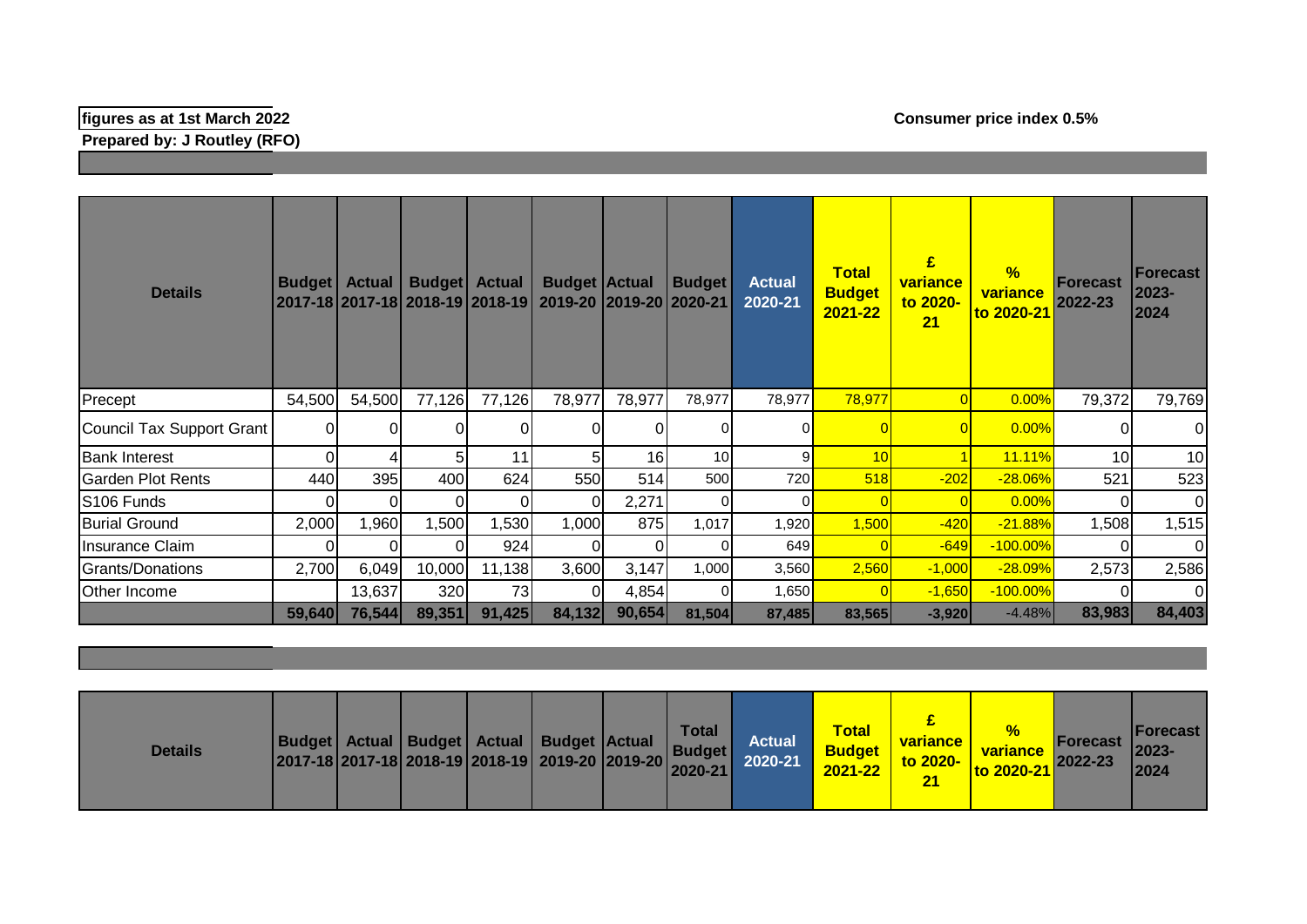| <b>Staff Renumeration +</b><br>pension + HMRC                                                                    | 20,035 | 21,554   | 30,078         | 23,723         | 26,012   | 22,896         | 28,382   | 27,891         | 29,367         | 1,476          | 5.29%    | 29,514   | 29,661   |
|------------------------------------------------------------------------------------------------------------------|--------|----------|----------------|----------------|----------|----------------|----------|----------------|----------------|----------------|----------|----------|----------|
| <b>Admin/Office Costs</b>                                                                                        | 1,749  | 1,088    | 1,400          | 1,341          | 1,434    | 2,287          | 1,458    | 1,962          | 2,383          | 421            | 21.46%   | 2,395    | 2,407    |
| <b>Hall Rental</b>                                                                                               | 754    | 594      | 800            | 496            | 541      | 581            | 550      | 65             | 550            | 485            | 746.15%  | 553      | 556      |
| <b>Chair/Cllr Expenses</b>                                                                                       | 325    | 63       | 1,200          | 85             | 1,200    | 35             | 350      | $\overline{0}$ | 500            | 500            | 0.00%    | 503      | 505      |
| Subscriptions/Publications                                                                                       | 700    | 1,092    | 1,000          | 1,084          | 1,000    | 1,054          | 1,017    | 1,170          | 1,750          | 580            | 49.57%   | 1,759    | 1,768    |
| <b>Insurance/Audit Fees</b>                                                                                      | 2,250  | 2,183    | 2,500          | 1,974          | 2,200    | 2,026          | 2,237    | 2,130          | 2,500          | 370            | 17.37%   | 2,513    | 2,525    |
| <b>Bank Fees</b>                                                                                                 |        |          |                |                |          | 90             | 64       | 82             | 120            | 38             | 46.34%   | 121      | 121      |
| <b>Election costs (every 4</b><br>years, 2023 or if by-<br>election called costs will be<br>taken from Reserves) |        |          |                |                | 2,000    | 60             | $\Omega$ | $\overline{O}$ | $\overline{0}$ | $\overline{0}$ | 0.00%    | $\Omega$ | $\Omega$ |
| <b>Grounds Maintenance</b>                                                                                       | 11,328 | 12,280   | 14,828         | 13,018         | 15,920   | 12,306         | 11,690   | 11,795         | 13,120         | 1,325          | 11.23%   | 13,186   | 13,410   |
| Repairs/Maintenance                                                                                              | 11,000 | 12,313   | 11,000         | 5,573          | 11,264   | 2,693          | 11,455   | 4,754          | 6,000          | 1,246          | 26.21%   | 6,030    | 6,133    |
| conservation volunteers                                                                                          | 500    | 234      | 500            | $\mathbf 0$    | 500      | $\overline{0}$ | 509      | $\overline{O}$ | 517            | 517            | 0.00%    | 520      | 528      |
| <b>Tackling flooding</b>                                                                                         | 1,500  | $\Omega$ | 1,500          | 0              | 1,500    | $\overline{0}$ | 1,526    | $\Omega$       | 1,550          | 1,550          | 0.00%    | 1,558    | 1,584    |
| <b>Tree work</b>                                                                                                 | 1,000  | 2,595    | 3,000          | 175            | 3,000    | 1,245          | 3,051    | 2,850          | 3,400          | 550            | 19.30%   | 3,417    | 3,475    |
| <b>Tree Survey</b>                                                                                               |        |          |                |                |          |                |          |                | 2,000          | 2,000          | 0.00%    | 2,010    | 2,044    |
| <b>Waste Management</b>                                                                                          | 1,080  | 987      | 1,350          | 956            | 1,382    | 1,012          | 1,405    | 1,146          | 1,429          | 283            | 24.69%   | 1,436    | 1,461    |
| <b>Annual Play Inspection</b>                                                                                    | 280    | 280      | 300            | 260            | 300      | 260            | 350      | 270            | 360            | 90             | 33.33%   | 362      | 368      |
| EPC projects + new<br>equipment                                                                                  | 2,250  | 14,112   | 11,500         | 29,856         | 11,776   | 3,003          | 11,976   | 3,563          | 38,000         | 34,437         | 966.52%  | 38,190   | 38,839   |
| <b>Bus Shelters</b>                                                                                              |        |          | 6,000          | $\Omega$       | 6,000    | 11,688         | $\Omega$ | $\Omega$       | $\Omega$       | $\overline{0}$ | 0.00%    | $\Omega$ | $\Omega$ |
| Payback team                                                                                                     | 2,040  | 800      | 1,920          | 1,725          | 2,089    | 805            | 2,125    | 90             | 2,161          | 2,071          | 2301.11% | 2,172    | 2,209    |
| <b>Clearing allotments</b>                                                                                       | 500    | 417      | $\overline{0}$ | $\Omega$       | $\Omega$ | $\overline{0}$ | 500      | 250            | 450            | 200            | 80.00%   | 452      | 460      |
| <b>Emergency Plan</b>                                                                                            | 350    | $\Omega$ | $\Omega$       | $\overline{0}$ | $\Omega$ | $\overline{O}$ | $\Omega$ | $\Omega$       | $\overline{0}$ | $\overline{0}$ | 0.00%    | $\Omega$ | $\Omega$ |
| Neighbourhood plan -<br>consultation                                                                             |        |          |                |                |          |                |          |                | 5,000          | 5,000          | 0.00%    | 5,025    | 5,110    |
| Website                                                                                                          | 200    | 750      | 125            | $\overline{0}$ | 540      | 282            | 1,000    | 377            | 408            | 31             | 8.22%    | 410      | 417      |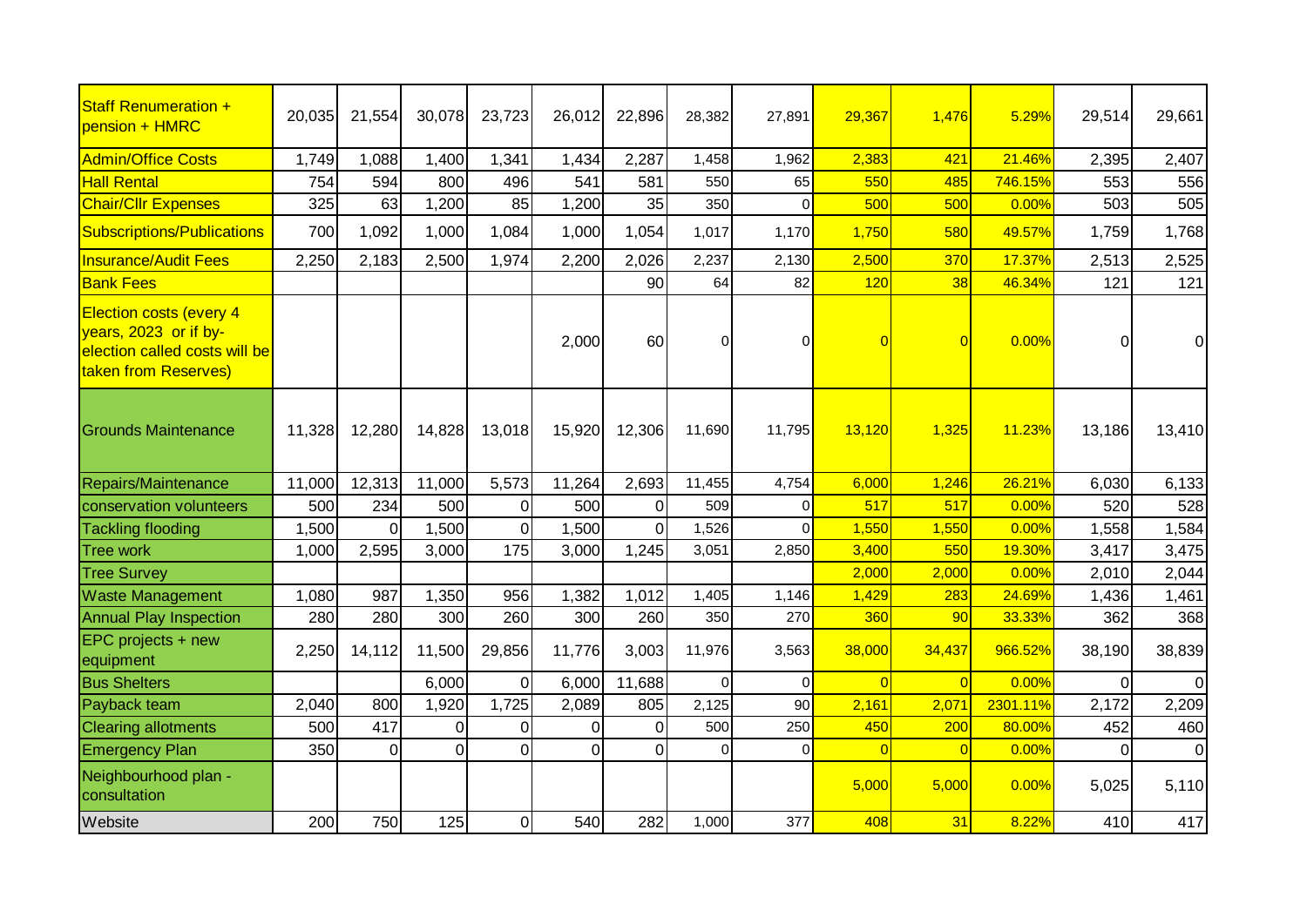| Training                 | 8201    | 550     | .000 <sub>1</sub> | 205    | 500      | 170    | 509    | 255    | <b>5001</b>        | 245    | 96.08%      | 503       | 511       |
|--------------------------|---------|---------|-------------------|--------|----------|--------|--------|--------|--------------------|--------|-------------|-----------|-----------|
| Grants                   | ,000    |         | .000 <sub>1</sub> | 350l   | ,000     | 650    | ,000   | .000l  | 1.500 <sup>1</sup> | 500    | $ 50.00\% $ | 1,508     | 1,533     |
| Section 137 Payments     | ,000    | 50I     | ,000              | .050   | ,000     |        |        |        |                    |        | $ 0.00\% $  |           | 0         |
| <b>Total Expenditure</b> | 60.661  | 71.9431 | 92.001            | 81.871 | 91,158   | 63.143 | 81,155 | 59,650 | <b>113.565</b>     | 53,915 | $90.39\%$   | 114.133   | 115,625   |
|                          |         |         |                   |        |          |        |        |        |                    |        |             |           |           |
| <b>Net Income/(loss)</b> | (1,021) | 4,601   | (2,650)           | 9,554  | $-7.026$ | 27,511 | 349    | 27,835 | $-30,000$          |        |             | $-30.150$ | $-31,222$ |

| <b>Total Reserves</b>                                                     |          |
|---------------------------------------------------------------------------|----------|
| Brought forward as at 1st<br>April 2021 in Current                        |          |
| Account                                                                   | 70,860   |
| Brought forward as at 1st<br>April 2021 in Reserve                        |          |
| Account                                                                   | 32,741   |
| New Play Area Cross<br>Green funds moved from<br>Reserves to EPC projects | (30,000) |
| <b>Total Estimated</b><br>Reserves                                        | 73,601   |

| <b>Earmarked Reserves</b>  |        |
|----------------------------|--------|
| 6 months running costs     | 24,425 |
| Project: Village Signs     | 12,000 |
|                            |        |
| Total Earmarked            |        |
| <b>Reserves (Total</b>     | 36,425 |
| <b>Reserves-Earmarked)</b> |        |
| <b>General Reserves</b>    | 37,176 |
| Remaining                  |        |

*Note this budget is not including VAT paid or VAT reclaimed*

DECLARATIONS